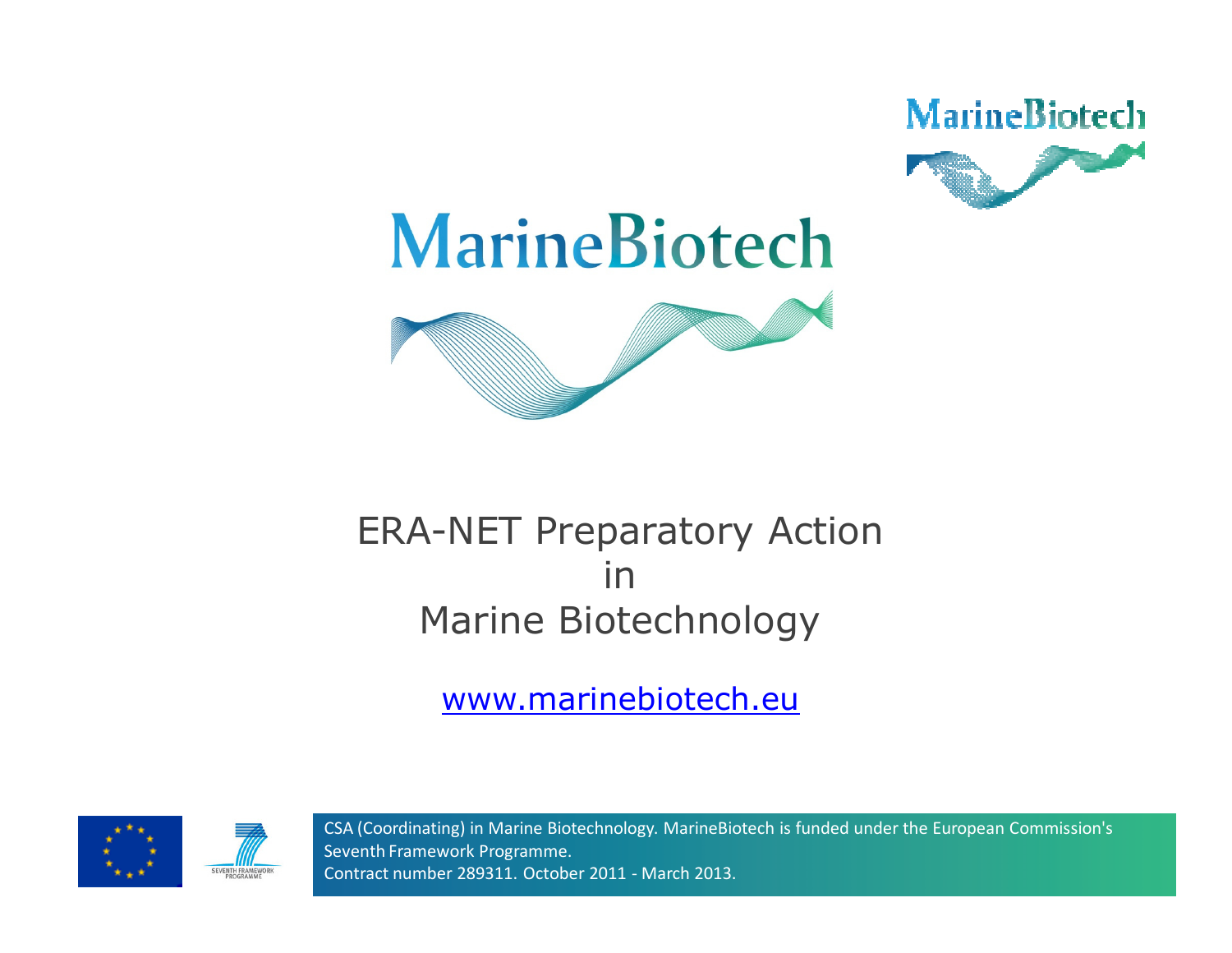#### **A Global Perspective: High-level analysis of key trends and developments in global marine biotechnology research, technology development and innovation**

#### **Meredith Lloyd-EvansBioBridge Ltd**

*Project Manager, CSA MarineBiotech*



turning innovation into action





www.marinebiotech.eu

MarineBiotech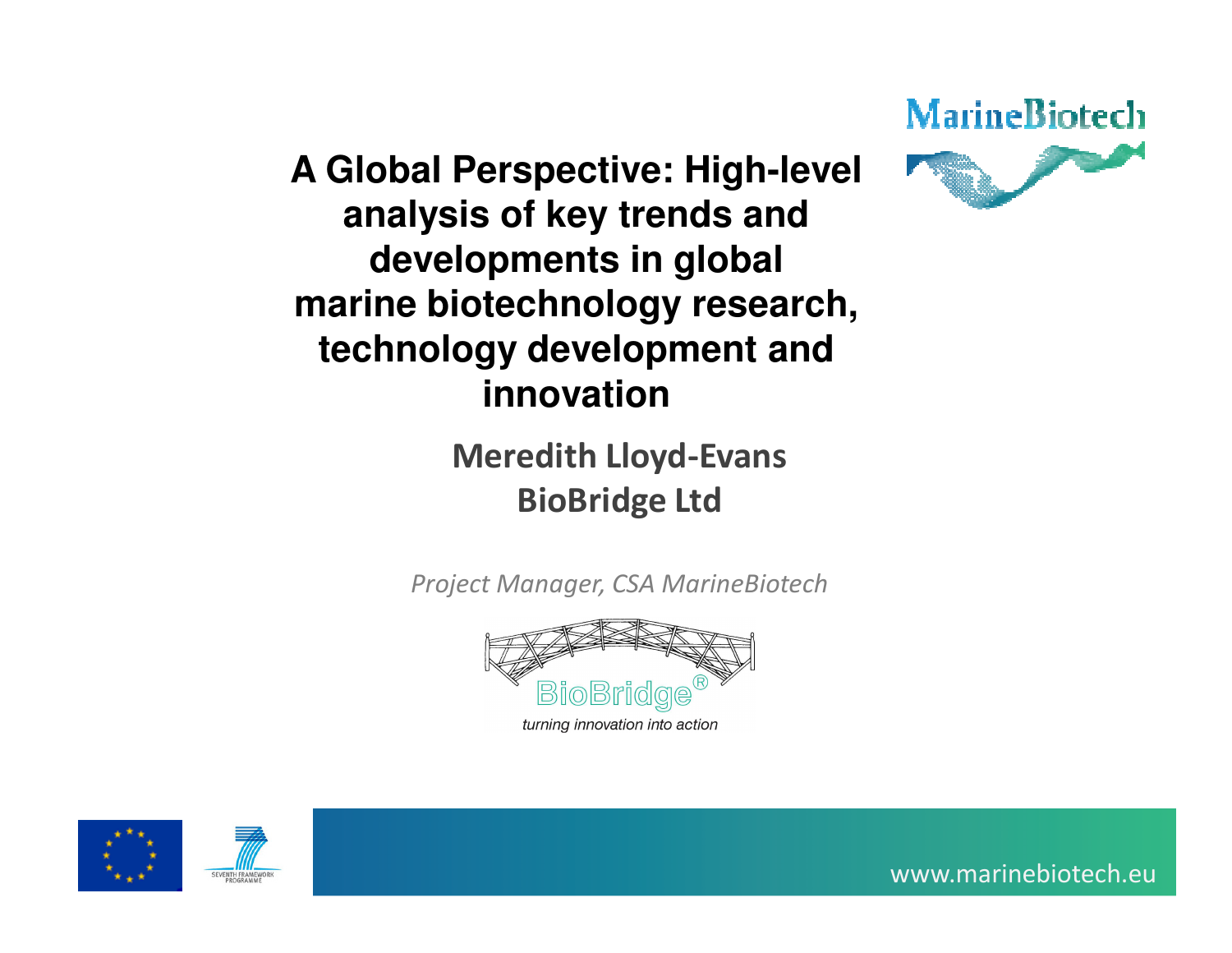#### **Contents**



- •General comments
- •Global marine biotechnology initiatives – eg OECD's
- • Major marine bioscience activities in different countries
	- National strategies
	- –National programmes
	- Major research centres
	- Investment
	- $-$  Infrastructures
- •Regional activities – eg CIESM
- Other relevant activities, infrastructures etc eg ODIN, •Census of Marine Life

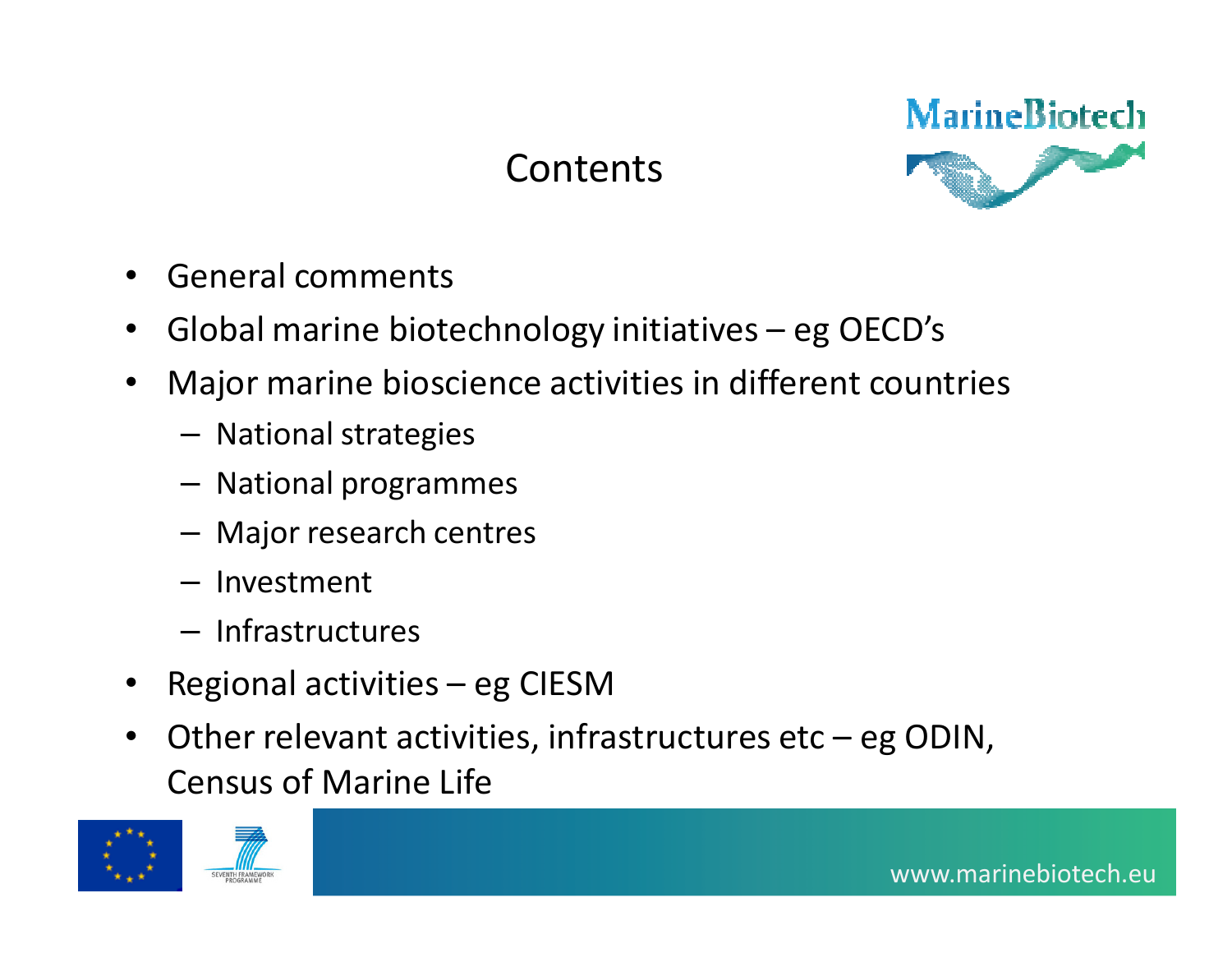## General comments



- •No obvious National Strategies for Marine Biotechnology
- A few specific national programmes in MBt R&D or industrial applications
- Economic development support does exist (equivalent to ERDF and regional or national programmes in EU) – combinations of direct grant, loan, loan guarantee,matched-funding, tax-benefits
- Globally, algal bioenergy support stands out, mainly due to very strong US focus on R&D and investment
- • Marine bioactives and molecular aquaculture also important

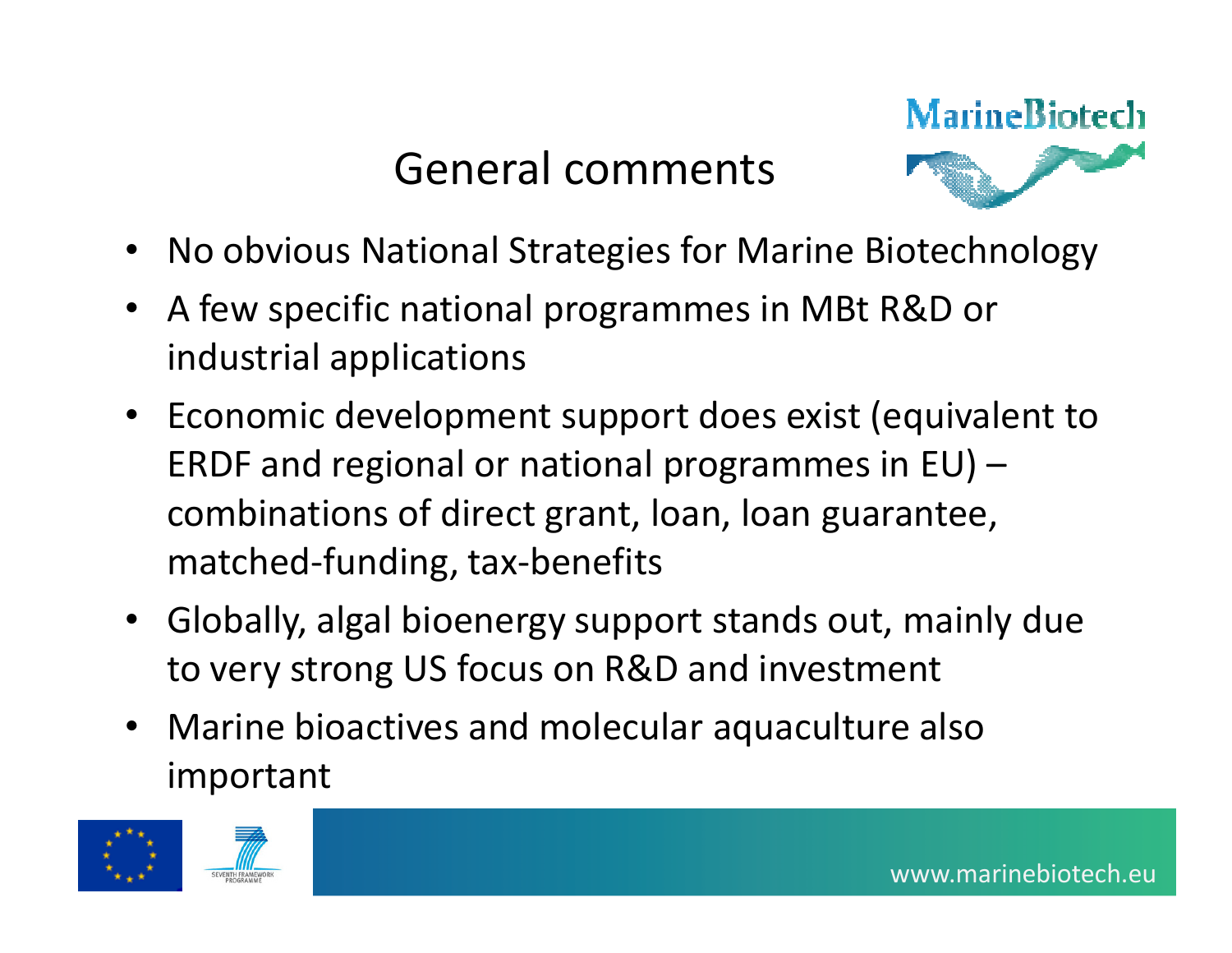**OECD** 



 Organisation for Economic Cooperation and Development

- •Multi-national working party initiated by Norway 2010
- •Within the Working Group on Biotechnology
- • Aligned with OECD Green Growth and the G-20 Global Marine Environment Protection Initiative
- 5 broad [starting] areas: molecular aquaculture, algal biofuels, bioremediation, biodiscovery, biosensors
- $\bullet$ 11 members - 9 individual countries, the EU & OECD BIAC
- •Scoping Paper 2011
- •MBt working party Global Forum Vancouver May 2012



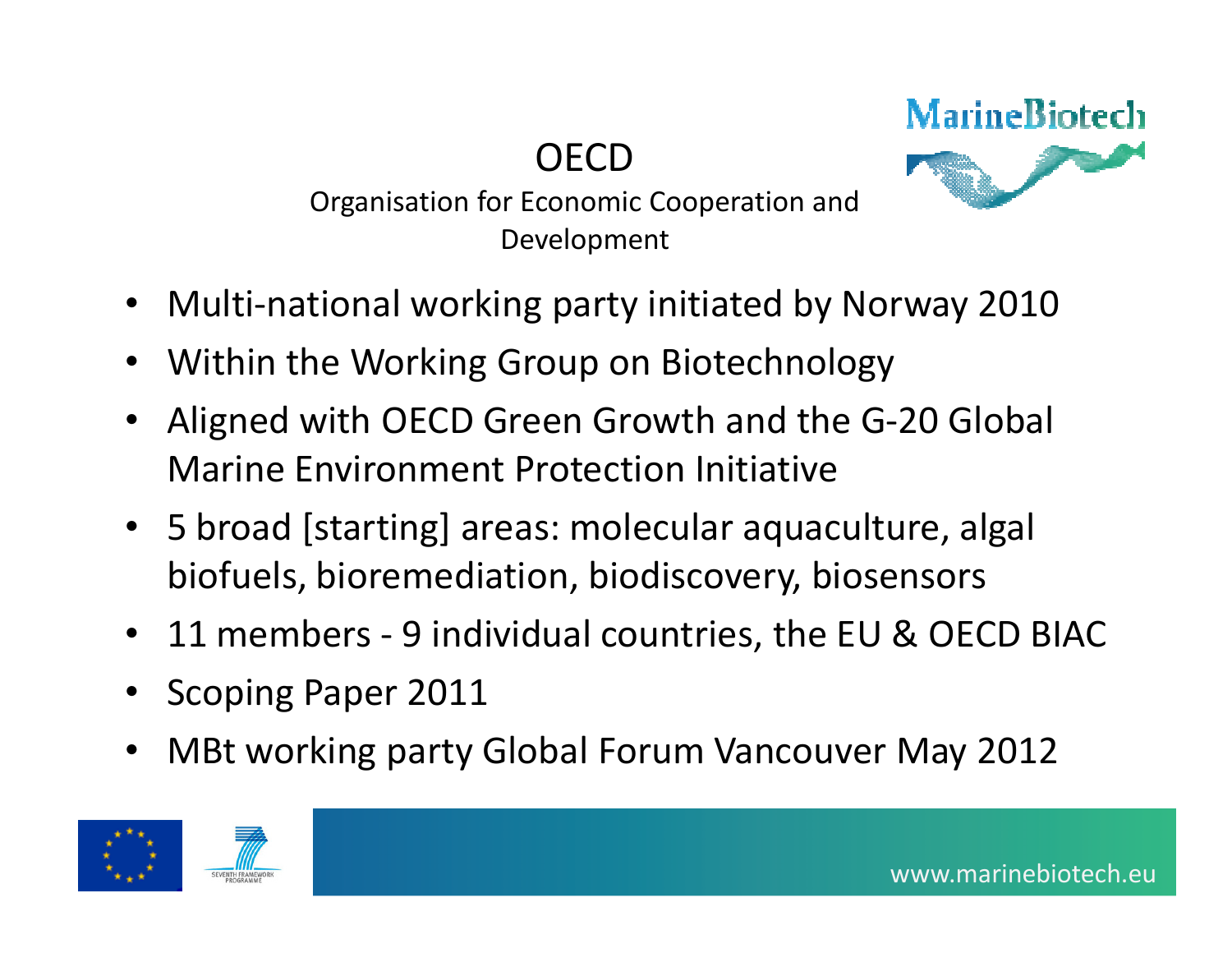USA, Australia, Canada



- USA: a focus on algal bioenergy very strong government support for jet-fuel; a new national Bioeconomy plan with opportunity to establish MBt as strategic element; several world-recognised MBt institutes – CoMB, Scripps etc
- Australia: long-term health supplement businesses (Dunaliella etc); a commitment to marine biosciences via AIMS; state recognition of strategic value of MBt eg Tasmania, Queensland
- Canada: established marine ingredients businesses; Dept of Fisheries and Oceans biotechnology programme; National Research Council; National Strategy for Biotechnology; National Bioproducts Programme; bioprospecting, bioactives and bioenergy; strong support in Quebec – MBRC Rimouski – with national & international collaborations



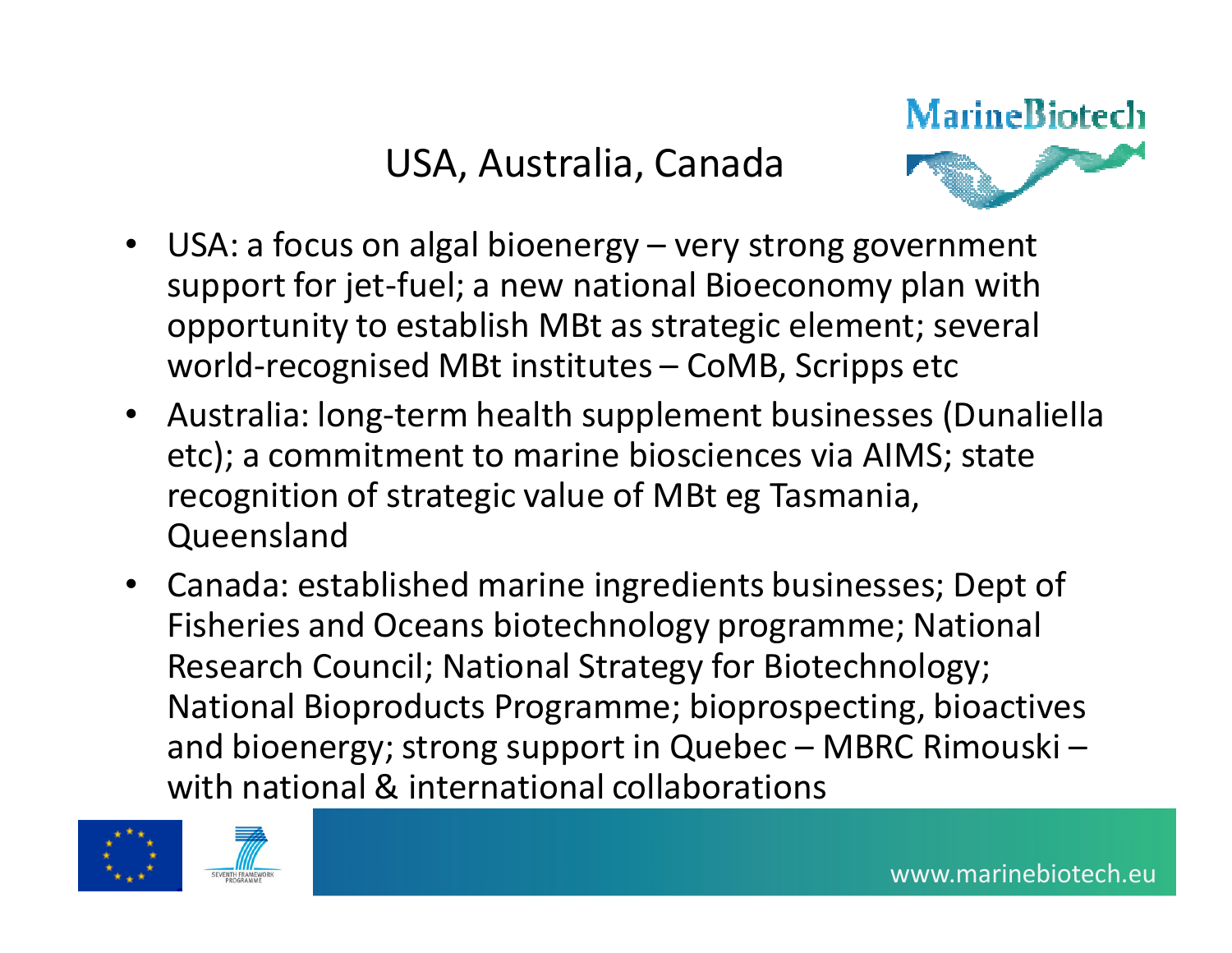### China, Japan, India



- • China: National Plan for biosciences and biotechnology out to 2050; High-tech R&D plans on 4-year cycles – biotechnology and marine technologies are strategicthemes of current Program 836; note the strong role of Chinese Academy of Sciences and Key Laboratories eg Dalian; extensive activity eg Ocean Uni Qingdao, but no easy overview available
- •Japan: rather less prominent than 10-20 years ago
- • India: an intention to establish a National MBt Institute – funding voted end-2011; €12M joint biofuels programme UK BBSRC and India's Department of Biotechnology –includes algae

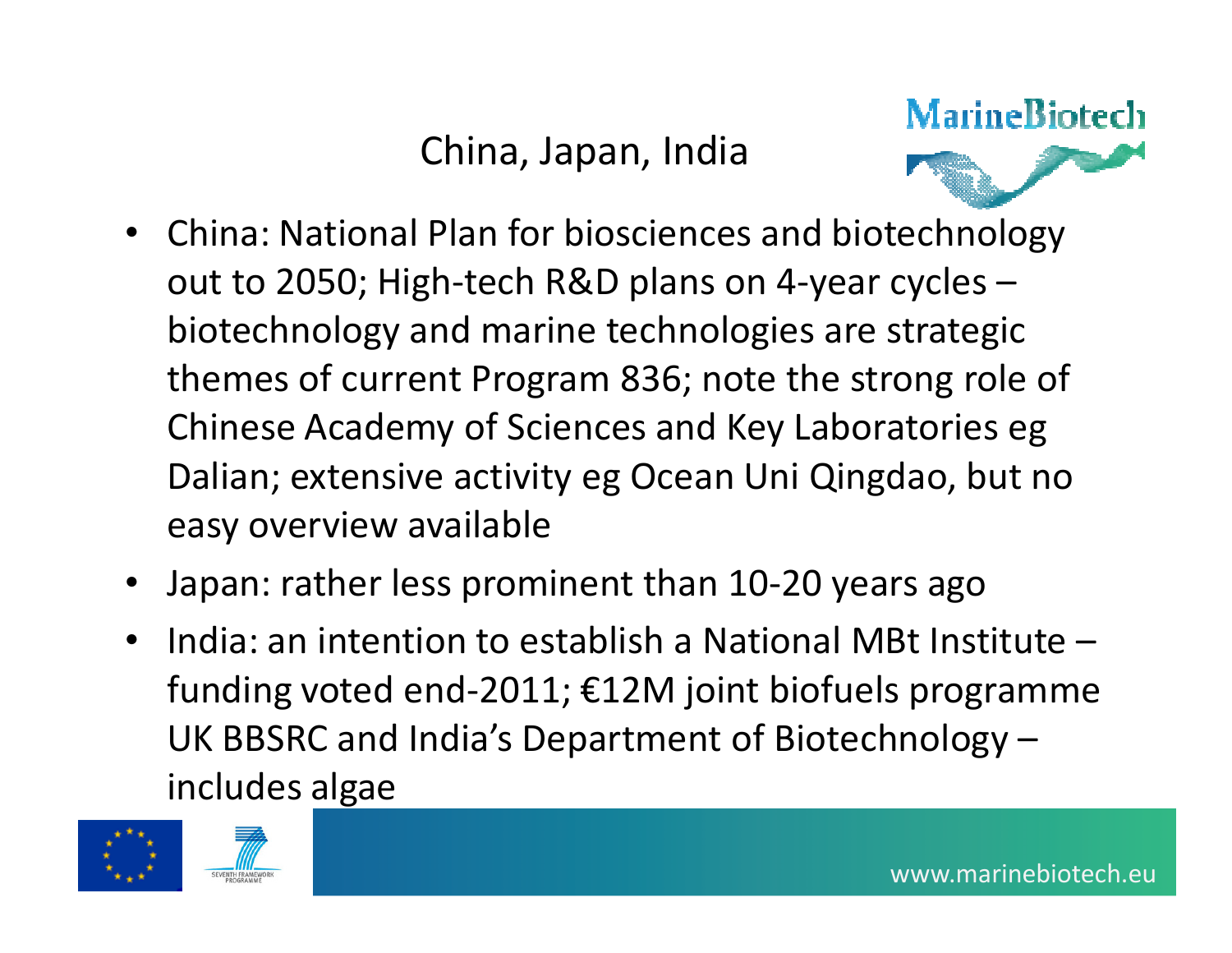#### Brazil, Chile, Argentina



- • Brazil: BIOMAR – Marine Biotechnology Action – established 2005 by Ministry of Science and Innovation to fund MBt projects; RedeAlgas; many research activities in bioactives and in bioenergy but difficult to see cohesion
- Chile: several Unis are highly active: Catolica del Norte (algae); Concepcion
- Argentina: Law promoting biotechnology-based businesses and industrial R&D 2007



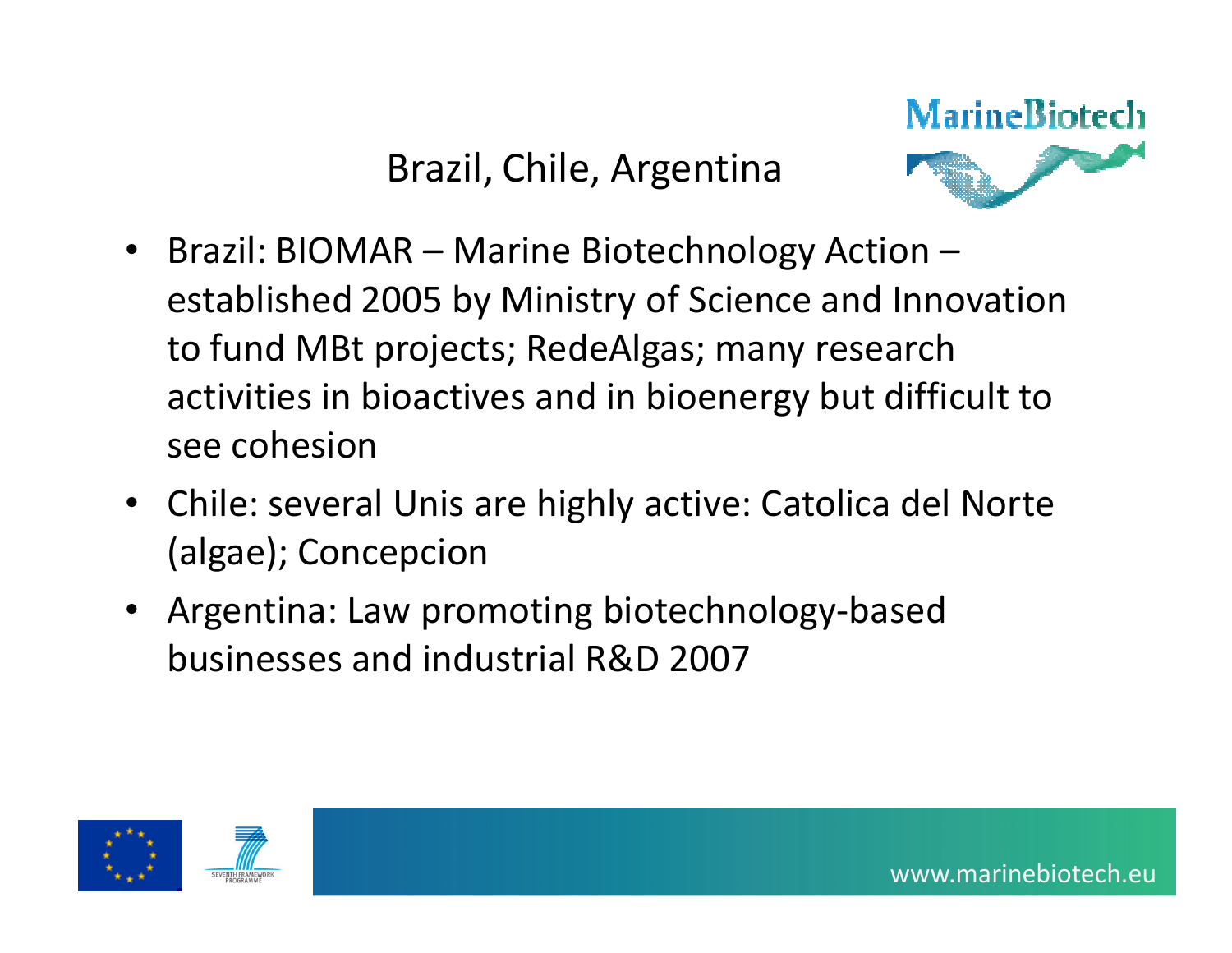# South Korea, Philippines, Thailand, Vietnam



- South Korea: Biotechnology Strategies "Biotech 2000" (1994-2006) and  $\bullet$ "Bio-Vision 2016" (2006-2016); active MBt institutes (MBRC KORDI; Marine Bioprocess Research Centre Pukyong Uni; Centr for Marine Natural Products and Drug discovery Seoul Uni; and depts of MBt at major universities)
- $\bullet$  Philippines: a specific Council for Agriculture, Aquatic [and Marine] Resources Research & Development; the "Philippine PharmaSeas drug discovery program";UP Visayas MBC
- $\bullet$  Thailand: long-term work on advanced aquaculture of shrimp/prawn; BIOTEC (National Center for GE&B at Chulalongkorn Uni)
- • Vietnam: MBt well-established at Vietnam National University; Vietnamese Academy of Science and Technology Nhatrang Institute; International University



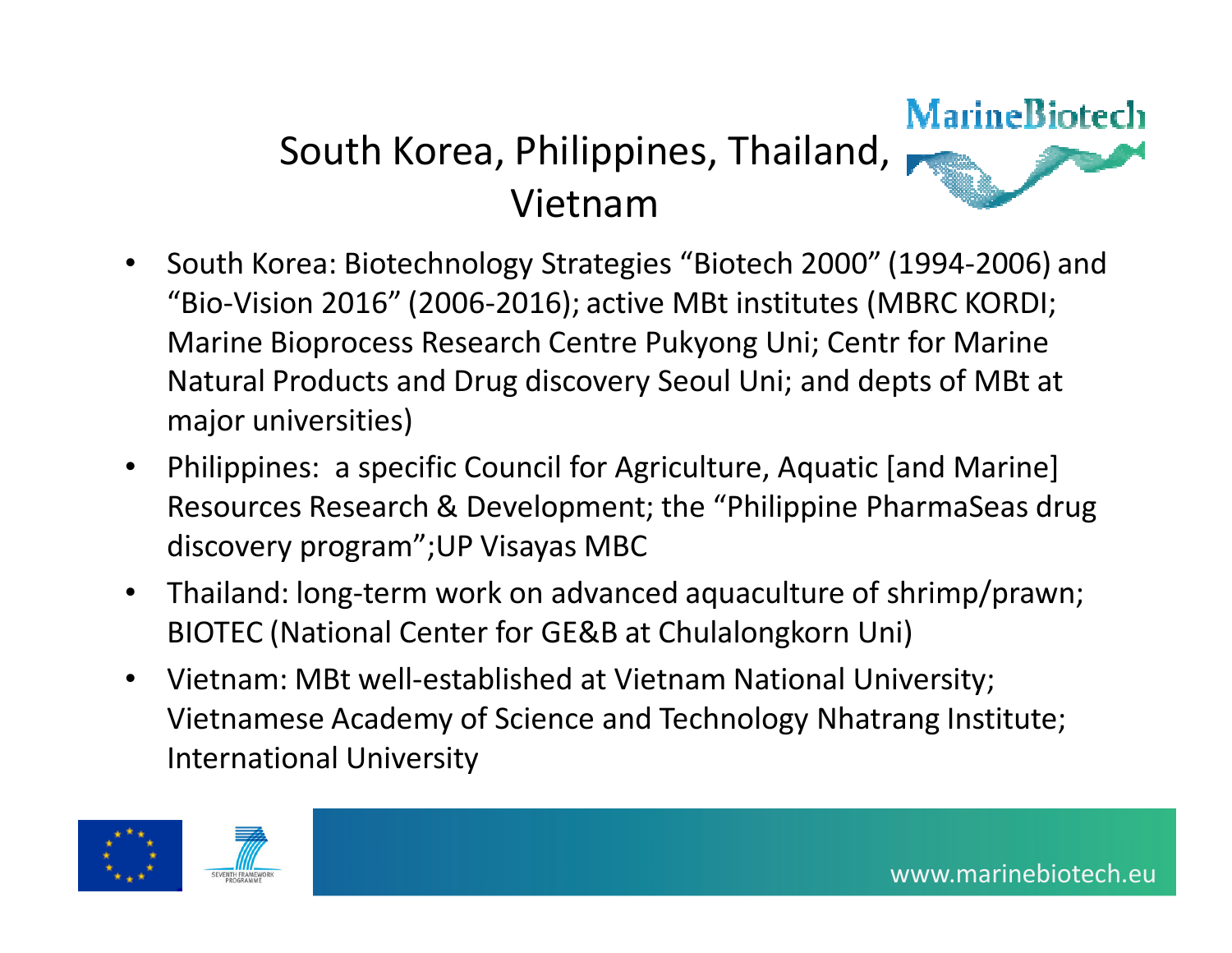

#### CIESM

#### Mediterranean Science Commission

- $\bullet$ 22-state organisation headquartered in Monaco
- • Non-European members include Egypt, Israel, Morocco, Syria, Tunisia, Turkey, [Algeria]
- • Covers all aspects of marine science and research - no specific focus on marine biotechnology – except:
- • Decision of CIESM Board 2010 to 'unite in protecting the economic interests of the Mediterranean against the risk of massive exploitation of their marine genetic resources by foreign companies' (*F Briand, DG CIESM*)
- •Blue Biotech meeting La Spezia 12 April 2011
- •'Blog' forum on Blue Biotech at http://www.ciesmseaforum.org/category/bluebiotech/
- •Next congress 2013

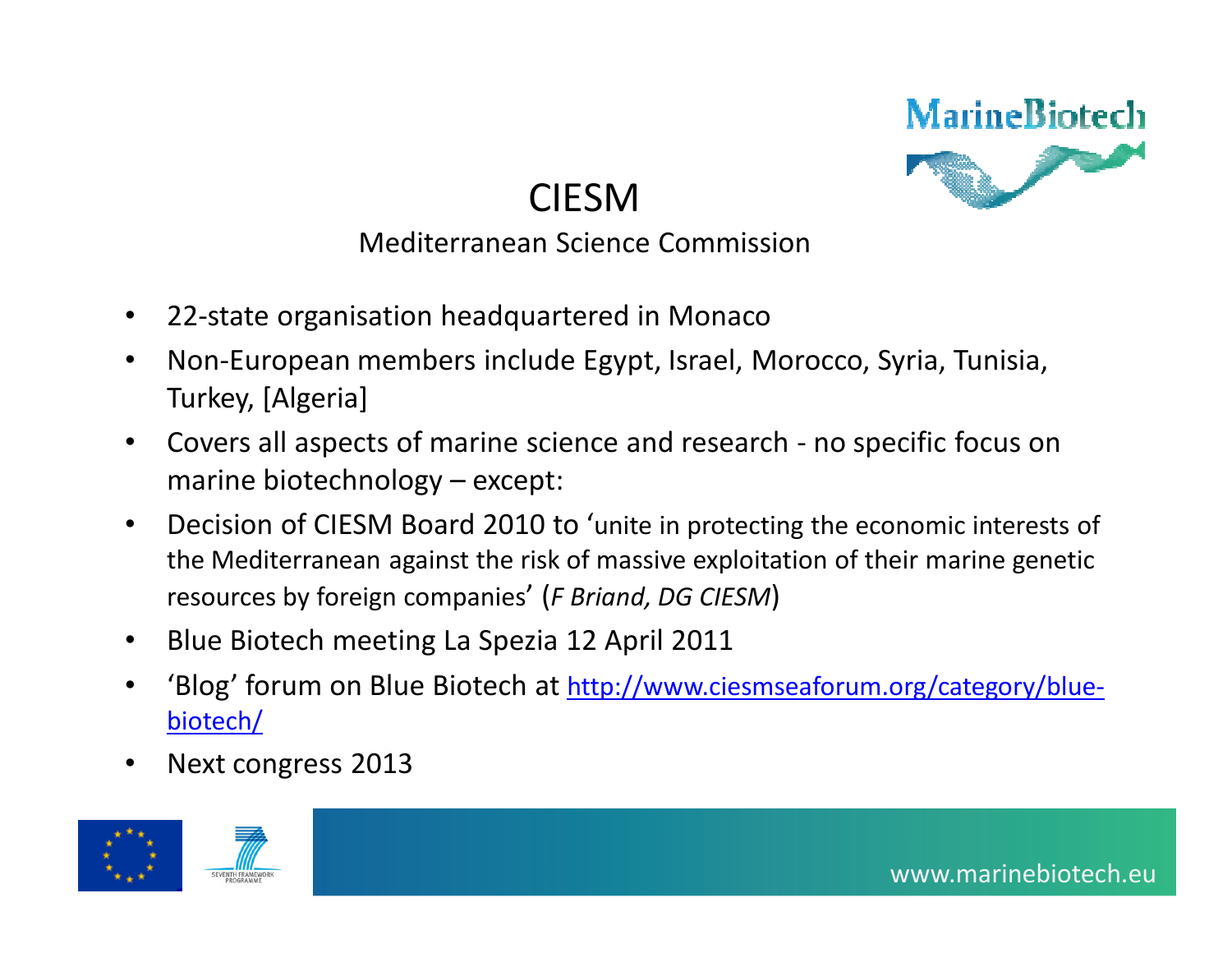# MarineBiotech Other international and regional initiatives

- • Census of Marine Life 2000-2010: Established by Alfred P Sloan Foundation
- • Regional Oceanographic data and information exchange networks established under the aegis of UNESCO's IODE
- •Pan American Marine Biotechnology Association – HQ Canada